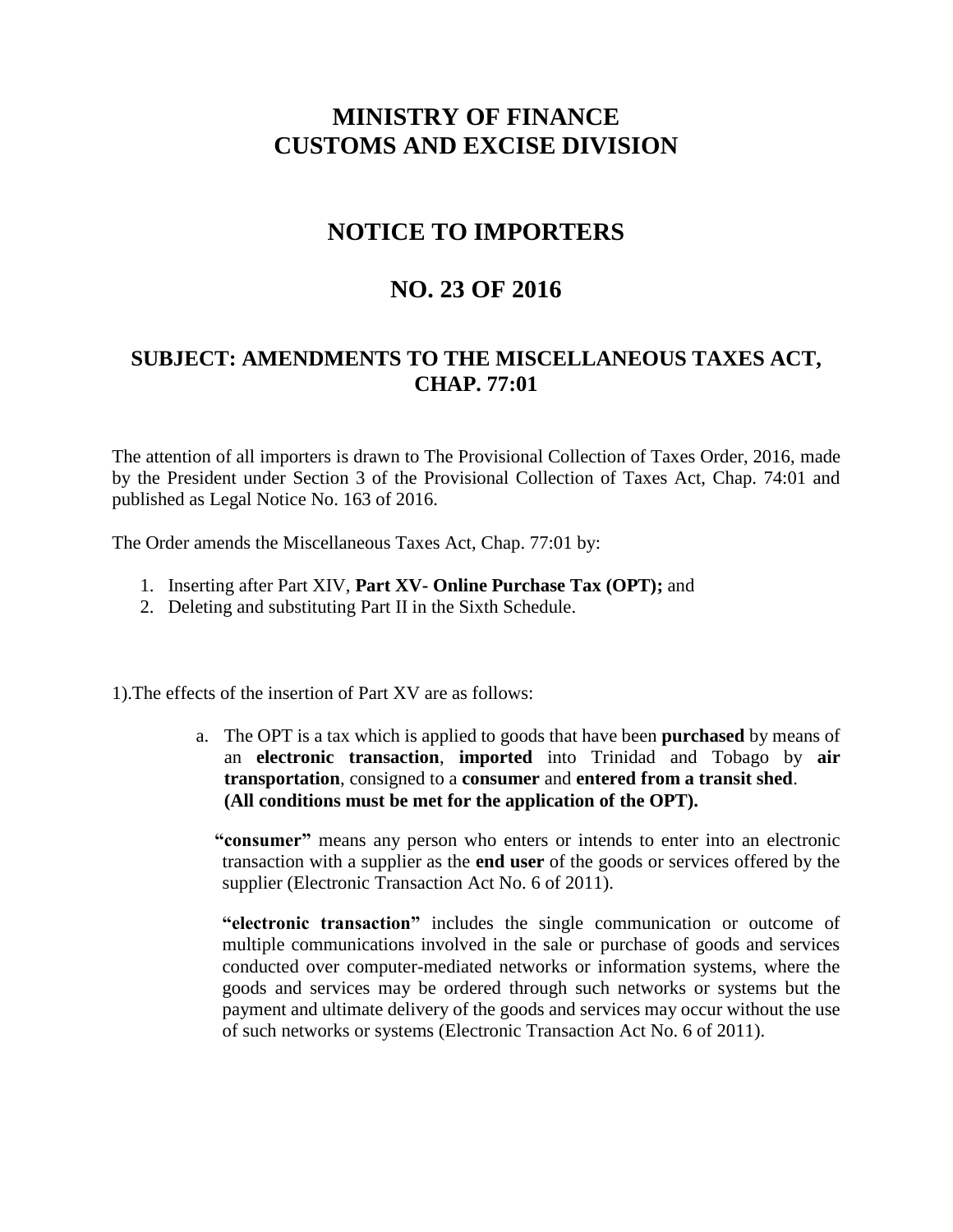b. The OPT shall be applied at a **rate of 7%** of the **Customs Value (CIF**) of such goods, **upon entry** and **paid to the Comptroller of Customs and Excise**.

e.g. An item of clothing is imported with a Customs Value of TT\$500.00.

Tariff Heading Number 6204.49.00 Customs Value (CIF) \$500.00 Import Customs Duty (ICD) (500.00 x 20%) = \$100.00 On- Line Purchase Tax (OPT)  $(500.00 \times 7\%) =$  \$35.00 Value Added Tax (VAT)  $(500.00 + 100.00 + 35.00)$  x  $12.5% = $79.36$ Total Taxes Payable  $(100.00 + 35.00 + 79.36) = $214.36$ 

- c. Importers are advised that the following codes are assigned to the OPT on the CBCS:
	- i. In the case of **Other Payment** transactions being paid through the cashier, **Code 013** is to be selected to effect the payment of the OPT; and
	- ii. In the case of **IMS4** declarations, where the OPT is applicable, Officers are directed to Box 28- Terms of Payment - to select in the drop down menu option **27- On Line Payment,** to effect the payment of the OPT.
	- iii. In the case where a consumer imports goods with a Customs Value of **\$20,000.00 and above,** a Broker/Declarant is required to **enter the goods using the form eC82.** The same option prescribed in ii above would apply to effect the payment of the OPT.

Importers are asked to note the following:

1. The determination of the "Customs Value' of any good is **not** limited to the **Cost, Insurance and Freight** but **may include other components** as considered in the Sixth Schedule to the Customs Act, Chap. 78:01.

2. The OPT is applicable to goods that satisfy the requirements as set out in 1.a above, even though they may be 'Free' from Customs Duty and Value Added Tax.

3. Goods being imported by 'Diplomats' are to be entered in accordance with the procedures set out in Circular No. 19 of 2016.

4.The OPT may be remitted or refunded in accordance with Section 9 of the Customs Act, Chap. 78: 01 and in accordance with existing procedures.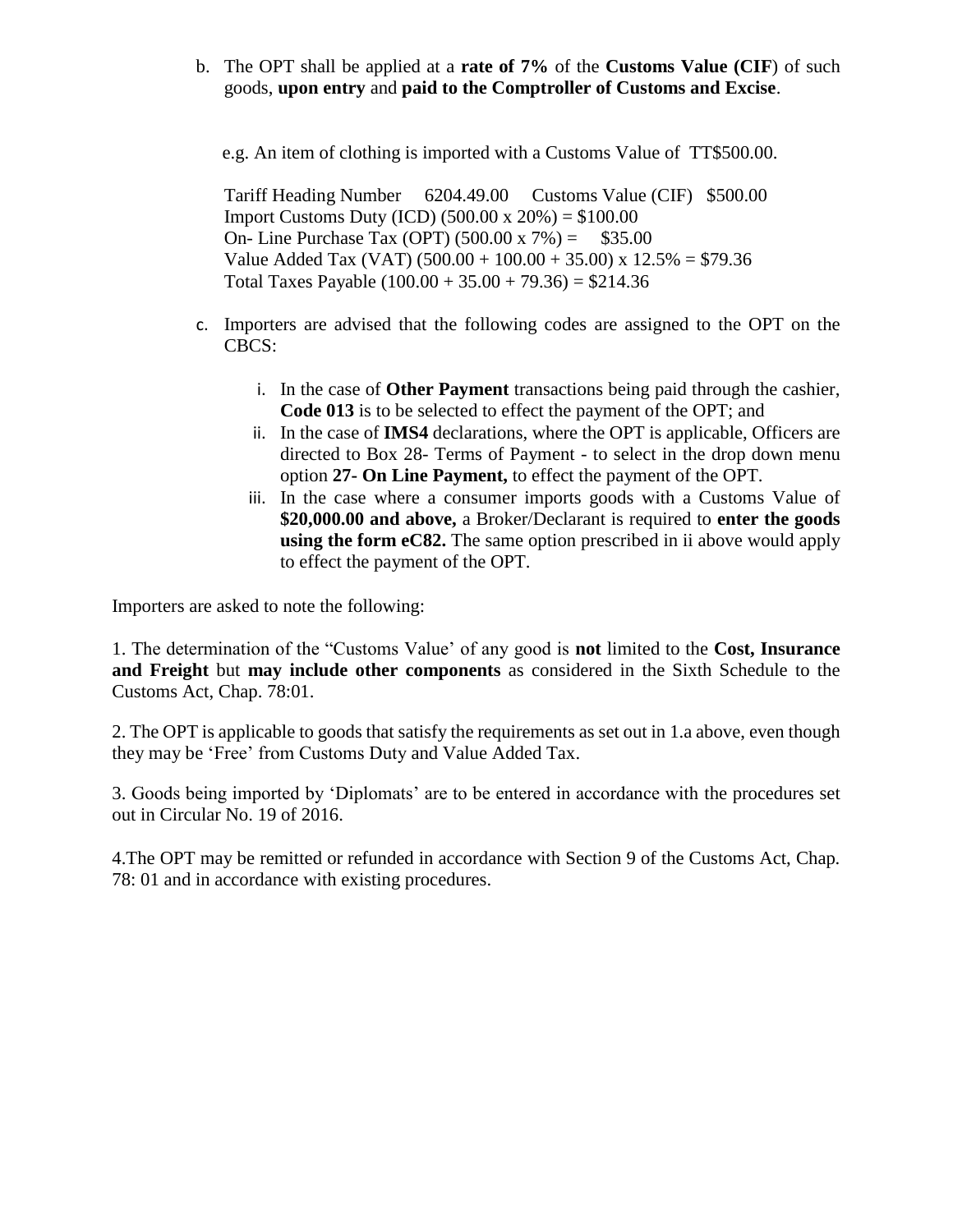2). **Part II of the Sixth Schedule to the Miscellaneous Taxes Act, Chap. 77:01** is deleted and substituted as enumerated in the table below. The effect of this amendment is to **increase** the "tobacco tax" applied to the goods set out in the table of **Non- Common Market Origin imported**  into Trinidad and Tobago.

| <b>Tariff Heading Number</b> | <b>Description of Goods</b>                                                                                                                                        | Rate of Tobacco Tax                                                          |
|------------------------------|--------------------------------------------------------------------------------------------------------------------------------------------------------------------|------------------------------------------------------------------------------|
| 24.02                        | Cigars, cheroots, cigarillos<br>and cigarettes, of tobacco or<br>of tobacco substitutes.                                                                           |                                                                              |
| 2402.10.00                   | -Cigars, cheroots and<br>cigarillos, containing tobacco                                                                                                            | \$30.16 per kg                                                               |
| 2402.20.00                   | - Cigarettes containing<br>tobacco                                                                                                                                 | \$4.38 per pack of 20 and so in<br>proportion<br>when<br>not<br>SO<br>packed |
| 2402.90.00                   | - Other                                                                                                                                                            | \$4.38 per pack of 20 and so in<br>proportion<br>when<br>not<br>SO<br>packed |
| 24.03                        | <b>Other manufactured</b><br>tobacco and manufactured<br>tobacco substitutes;<br>"homogenized" or<br>"reconstituted" tobacco;<br>tobacco extracts and<br>essences. |                                                                              |
|                              | - Smoking tobacco, whether<br>or not containing tobacco<br>substitutes in any proportion:                                                                          |                                                                              |
| 2403.11.00                   | -- Water pipe tobacco<br>specified in Subheading Note<br>1 to Chapter 24 of the CET                                                                                | \$57.25 per kg                                                               |
| 2403.19.00                   | -- Other                                                                                                                                                           | \$57.25 per kg                                                               |

#### **Tobacco Tax to be applied to products of Non- Caricom Origin**